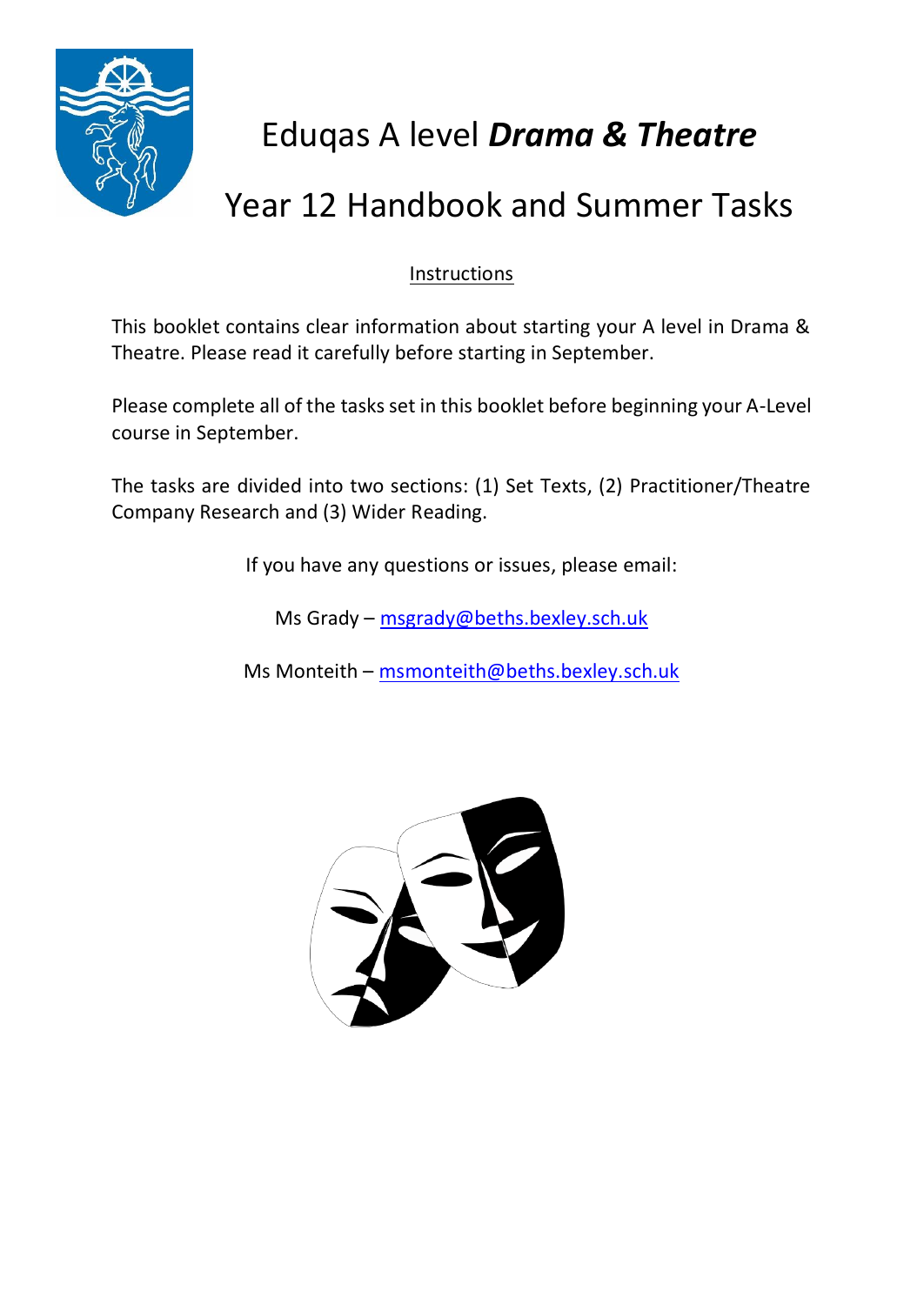## **Eduqas A Level Drama & Theatre**

You will study **five** different plays. The texts chosen will represent a range of genres and practitioners and social, historical and cultural contexts. The course is examined over three Components:

| <b>Component 1: Theatre Workshop</b>                                                                                                                                                                                                                                                                                                                                                                                                                                                                                                                                                                                                                                     |                                                                                   |
|--------------------------------------------------------------------------------------------------------------------------------------------------------------------------------------------------------------------------------------------------------------------------------------------------------------------------------------------------------------------------------------------------------------------------------------------------------------------------------------------------------------------------------------------------------------------------------------------------------------------------------------------------------------------------|-----------------------------------------------------------------------------------|
| You take part in the creation, development and performance of a piece<br>of theatre based on a reinterpretation of an extract from a play text.<br>The piece must be developed using the techniques and working<br>methods of either an influential theatre <b>practitioner</b> or a recognised<br>theatre company.<br>You will produce:<br>o A realisation of the performance or design<br>A creative log.<br>$\circ$<br><b>ASSESSED: Spring of Y12</b>                                                                                                                                                                                                                 | <b>Internally assessed</b><br>20%<br>of your A Level<br>externally moderated      |
|                                                                                                                                                                                                                                                                                                                                                                                                                                                                                                                                                                                                                                                                          |                                                                                   |
| <b>Component 2: Text in action</b><br>Take part in the development and performance of two pieces of<br>theatre based on a stimulus supplied by the board:<br>1. A devised piece using the techniques and working methods of<br>either an influential theatre practitioner or a recognised theatre<br>company (a different practitioner or company to that chosen for<br>Component 1)<br>2. An extract from a text in a different style chosen by you.<br>You will realise your performance live for the visiting examiner.<br>You will produce a process and evaluation report within one week of<br>completion of the practical work.<br><b>ASSESSED: Spring of Y13</b> | <b>Externally assessed</b><br>by a visiting<br>examiner<br>40%<br>of your A Level |
| <b>Component 3: Text in performance</b>                                                                                                                                                                                                                                                                                                                                                                                                                                                                                                                                                                                                                                  |                                                                                   |
| <b>Sections A</b> and <b>B</b> : Two questions, based on two different texts: <i>Hedda</i><br>Gabler (Henrik Ibsen) and Accidental Death of an Anarchist (Dario Fo).<br>You will have clean copies of the books in the exam.<br>Section C: Questions based on an extract from The Curious Incident of<br>the Dog in the Night-Time (Mark Haddon, adapted by Simon Stephens).<br>You won't have the book in the exam but you will know which extract<br>is to be used in advance.<br>ASSESSED: Mock Summer of Y12, final exam in June, Y13                                                                                                                                | <b>Written exam</b><br>2h 30mins<br>40%<br>of your A Level                        |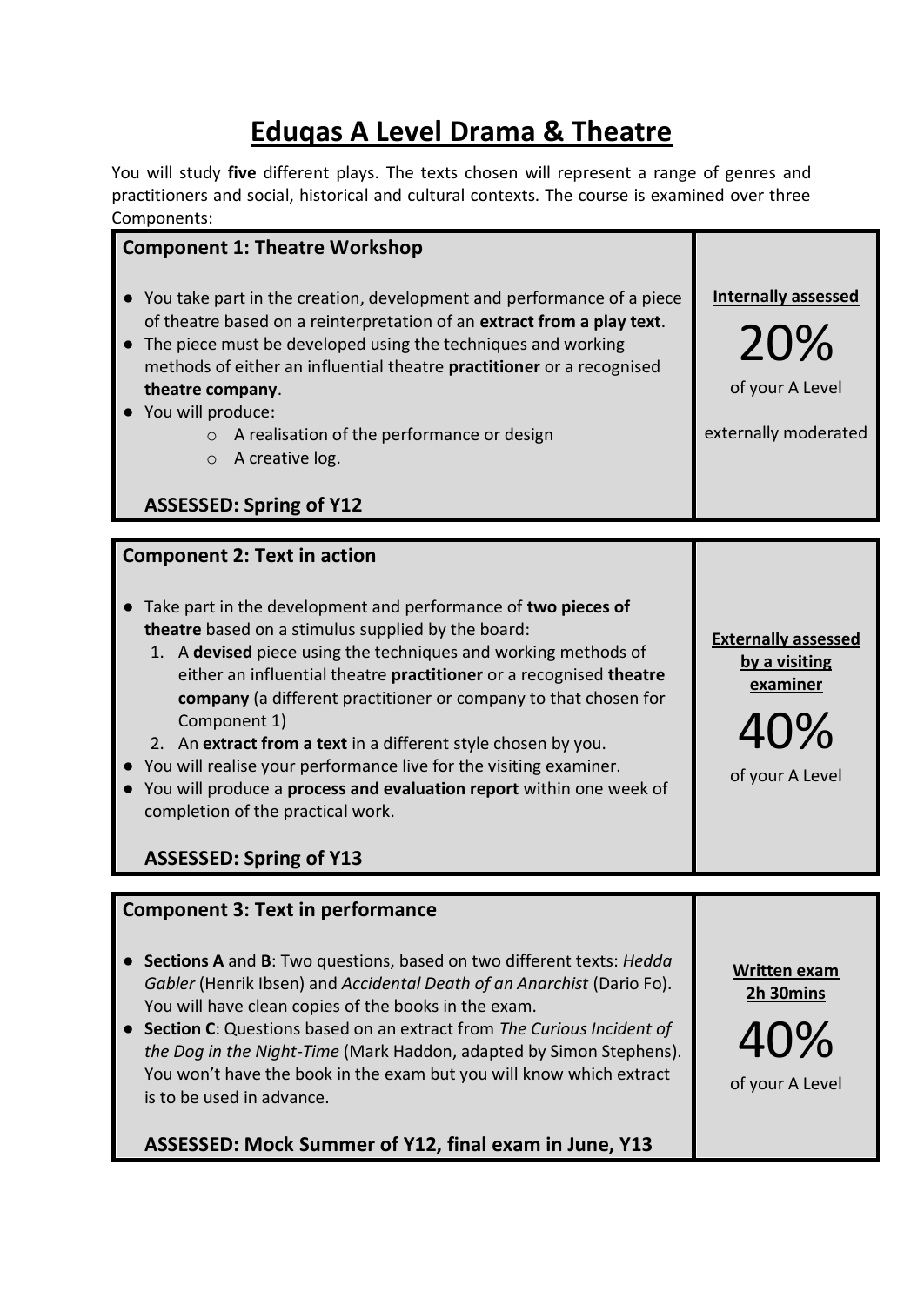#### **Resources and equipment**

Drama lessons will combine practical and theoretical study. For that reason you should be ready to work actively and physically, so your sixth form smart business dress will often be too restrictive. You may need to think about what you wear on the days you have your Practical Drama lessons.

You will require the following equipment:

- Two A4 ring binders, one for Components 1 and 2 and another for Component 3
- Dividers for your ring binders
- Your drama journal we will give you this in your first lesson

#### **Reading List**

A student of Drama & Theatre Studies who is working at C or above is a student who has embraced the necessity of independent learning. This reading list is a guide to some of the key texts, both plays and drama theory, which will expand your understanding and allow you to show knowledge and creativity in the exam components. You will always be expected to be reading something to improve your knowledge and understanding.

### **Plays: the set texts, For note taking you may prefer to buy own copies of these texts, but get the correct edition. The ISBN is given below**

| Author       | Title                                             | <b>ISBN</b>                         |
|--------------|---------------------------------------------------|-------------------------------------|
| Henrik Ibsen | Hedda Gabler                                      | Methuen ISBN 978-0-413-77070-7      |
| Dario Fo     | Accidental Death of an Anarchist                  | Methuen ISBN 978-0-413-15610-5      |
| Mark Haddon  | Curious Incident of the Dog in the<br>Night-time* | Bloomsbury, ISBN: 978-1-4081-7335-0 |

#### **Plays: general**

| Author          | Title                         |
|-----------------|-------------------------------|
| Bean, Richard   | One Man, Two Guvnors          |
| Beckett, Samuel | <b>Waiting For Godot</b>      |
| Bennett, Alan   | The History Boys              |
| Brecht, Bertolt | <b>Causation Chalk Circle</b> |
| Brecht, Bertolt | Mother Courage                |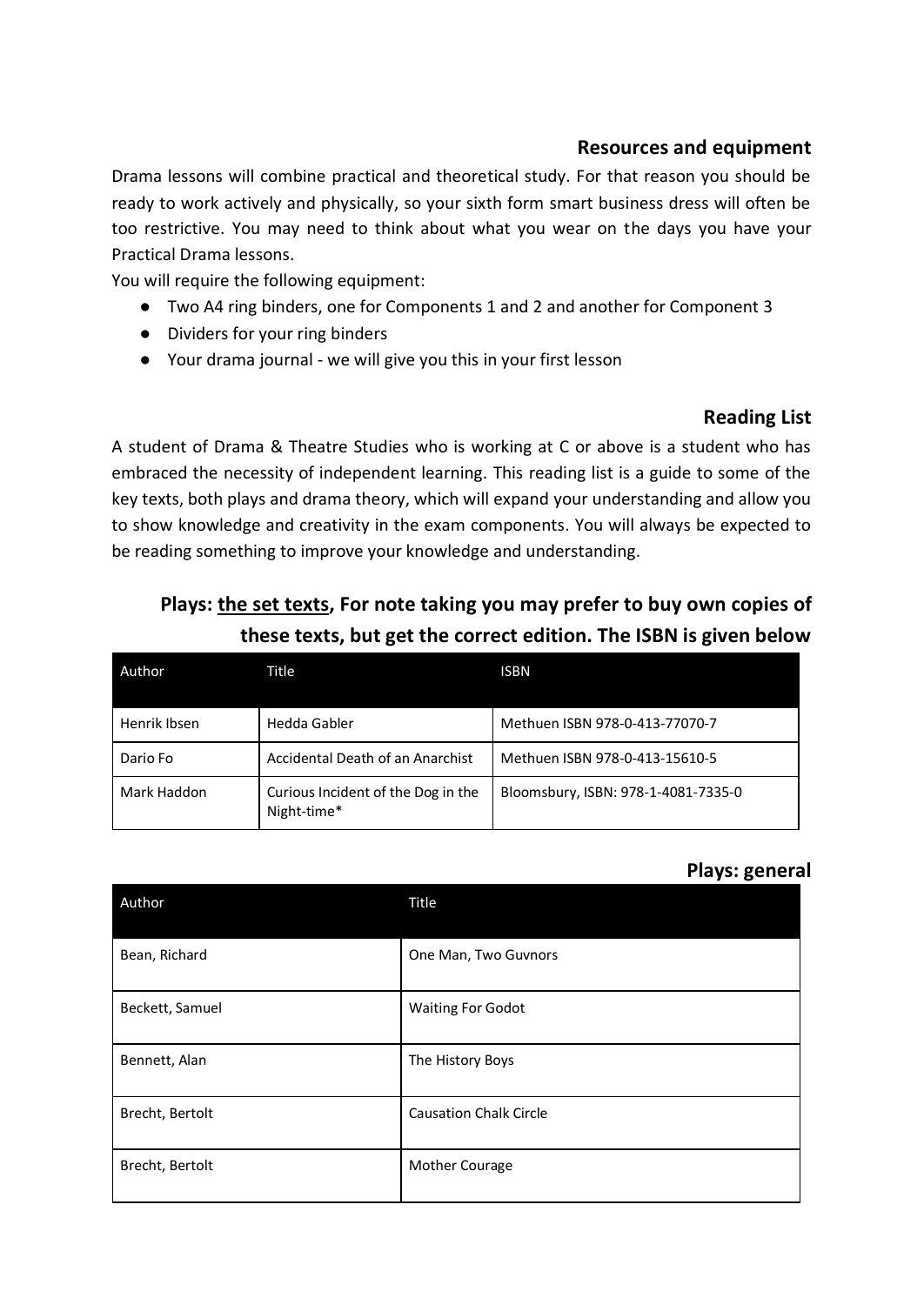| Brecht, Bertolt  | The Resistible Rise of Arturo Ui |
|------------------|----------------------------------|
| Brecht, Bertolt  | The Threepenny Opera             |
| Buchner, George  | Woyzeck                          |
| Butterworth, Jez | Jerusalem                        |
| Cartwright, Jim  | Road                             |
| Chekhov, Anton   | The Cherry Orchard               |
| Chekhov, Anton   | The Three Sisters                |
| Churchill, Caryl | <b>Top Girls</b>                 |
| Ensler, Eve      | The Vagina Monologues            |
| Euripides        | Medea                            |
| Frayn, Michael   | Noises Off                       |
| Gay, John        | The Beggars Opera                |
| Godber, John     | <b>Bouncers</b>                  |
| Godber, John     | Shakers                          |
| Goldsmith        | She Stoops to Conquer            |
| Ibsen            | A Doll's House                   |
| Ionesco, Eugene  | Rhinoceros                       |
| Kane, Sarah      | Blasted                          |
| Kushner, Tony    | Angels in America                |
| Leigh, Mike      | Abigail's Party                  |
| Mamet, David     | <b>Glengarry Glen Ross</b>       |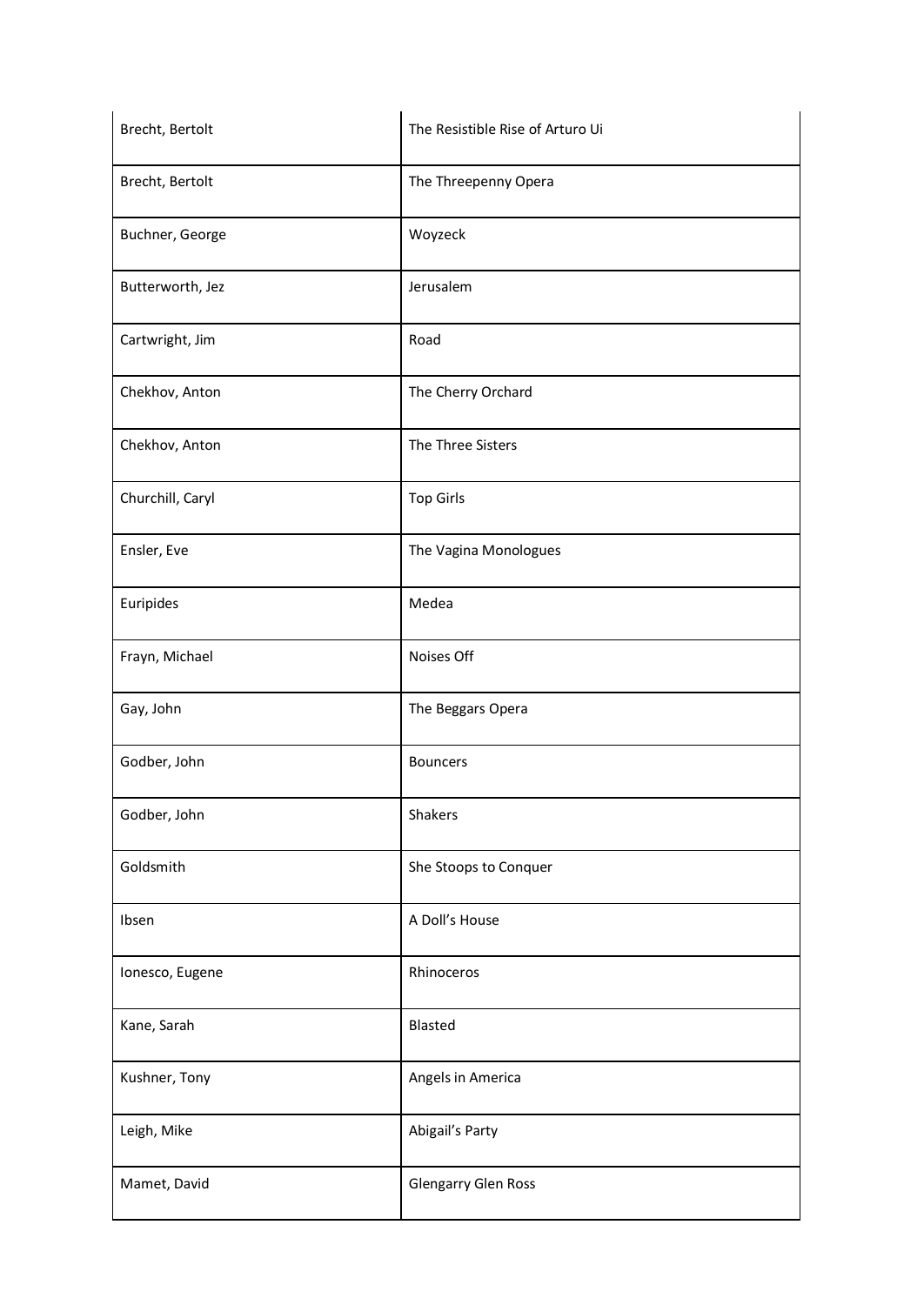| Marlow, Christopher  | <b>Doctor Faustus</b>         |
|----------------------|-------------------------------|
| McDonagh, Martin     | The Pillow Man                |
| Miller, Arthur       | Death of a Salesman           |
| Nichols, Peter       | A Day In The Death Of Joe Egg |
| O'Neill, Eugene      | The Iceman Cometh             |
| Orton, Joe           | <b>Entertaining Mr Sloan</b>  |
| Osborne, John        | Look Back in Anger            |
| Pinter, Harold       | The Birthday Party            |
| Pinter, Harold       | The Caretaker                 |
| Potter, Dennis       | <b>Blue Remembered Hills</b>  |
| Ravenhill, Mark      | Pool, No Water                |
| Ravenhill, Mark      | Shopping and F***ing          |
| Russell, Willie      | <b>Blood Brothers</b>         |
| Shaffer, Peter       | Equus                         |
| Shaffer, Peter       | The Royal Hunt Of The Sun     |
| Shakespeare, William | A Midsummer Night's Dream     |
| Shakespeare, William | Hamlet                        |
| Shakespeare, William | Henry V                       |
| Shakespeare, William | Macbeth                       |
| Shakespeare, William | Othello                       |
| Shakespeare, William | The Tempest                   |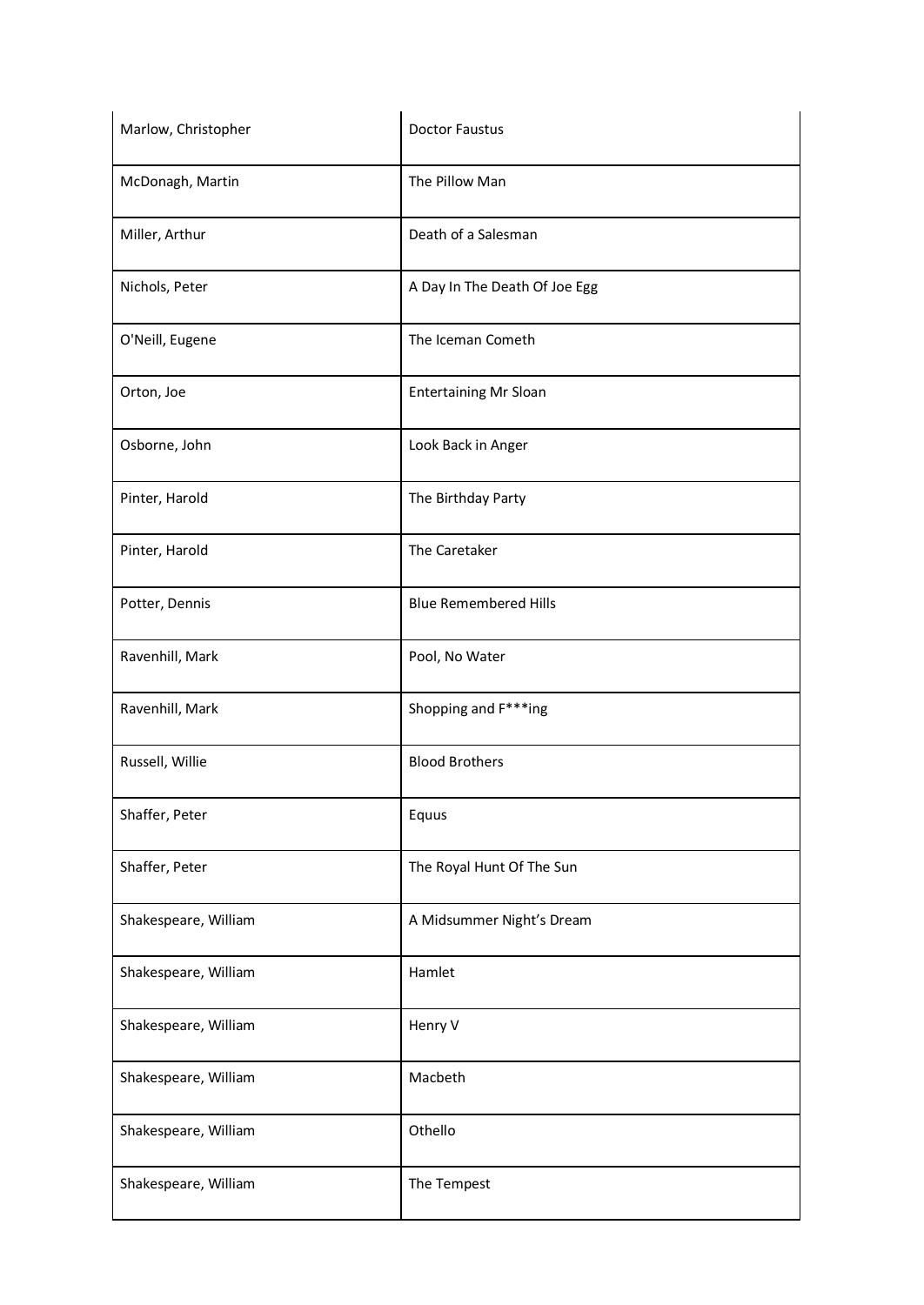| Shakespeare, William    | <b>Twelfth Night</b>                  |
|-------------------------|---------------------------------------|
| Shelagh Delaney         | A Taste of Honey                      |
| Sheridan                | The Rivals                            |
| Sophocles               | Oedipus Rex                           |
| Stoppard, Tom           | Rosencrantz and Guildenstern Are Dead |
| Webster                 | The Duchess of Malfi                  |
| Wertenbaker, Timberlake | Our Country's Good                    |
| Wilde, Oscar            | The Importance of Being Earnest       |
| Williams, Tennessee     | A Streetcar Named Desire              |

### **Theory, criticism and practice**

| <b>General Textbooks</b>    |                                                |  |
|-----------------------------|------------------------------------------------|--|
| Mackey, Sally               | Practical Theatre, A Post 16 Approach          |  |
| Neelands and Dobson         | Drama & Theatre Studies For AS/A Level         |  |
| Cooper, Makey               | Theatre Studies An Approach for Advanced Level |  |
| Nick O'Brien & Annie Sutton | Theatre in Practice: A student's handbook      |  |

#### **Practitioners**

| Stanislavski, naturalism and realism |                                                               |  |
|--------------------------------------|---------------------------------------------------------------|--|
| Benedetti, Jean                      | Stanislavski: An Introduction                                 |  |
| Benedetti, Jean                      | Stanislavski and the Actor                                    |  |
| Styan, J L                           | Modern Drama in Theory and Practice 1: Realism and Naturalism |  |
| Merlin, Bella                        | The Complete Stanislavski Toolkit                             |  |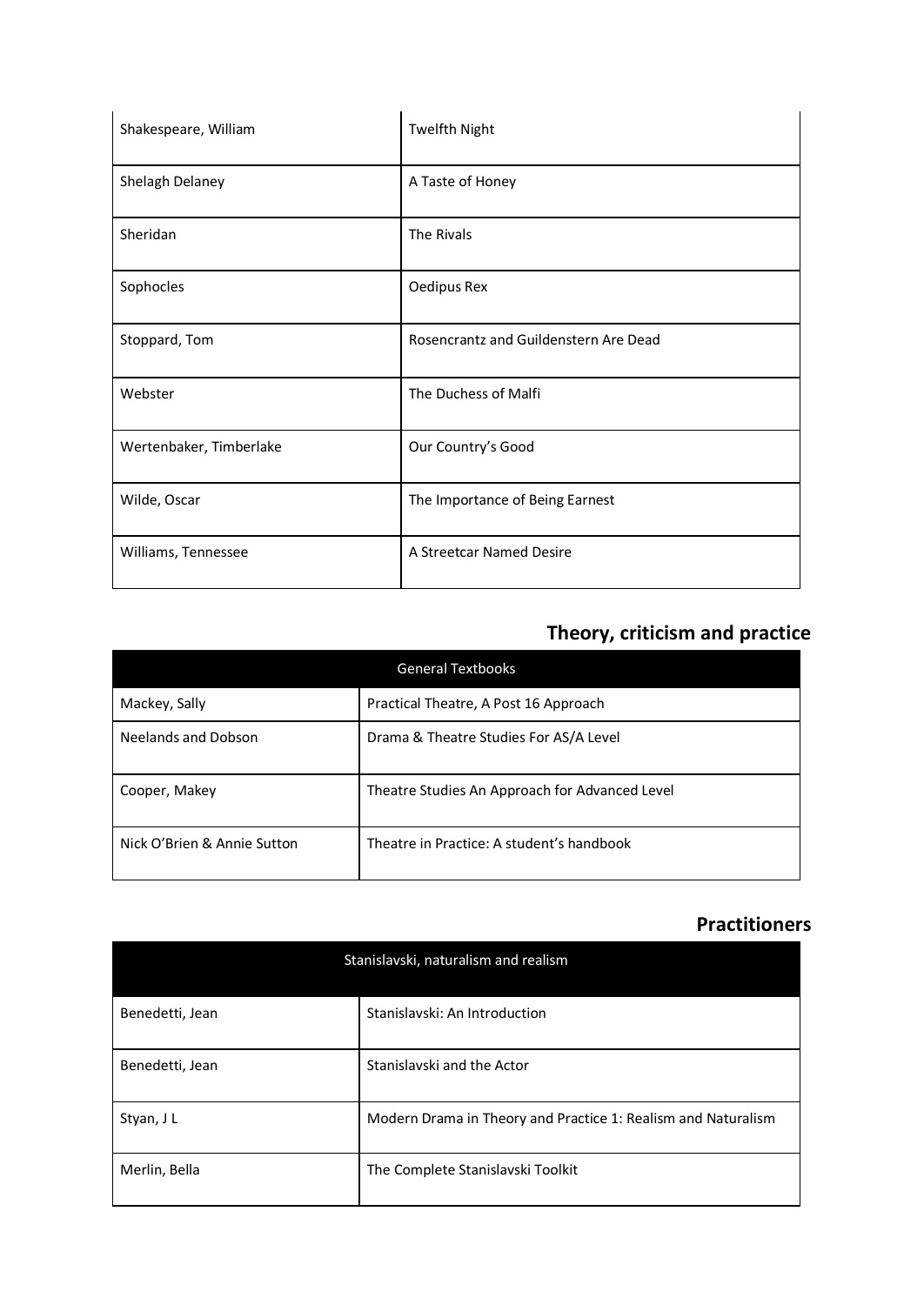| <b>Bertolt Brecht</b> |                                                                                |  |  |
|-----------------------|--------------------------------------------------------------------------------|--|--|
| Styan, J L            | Modern Drama in Theory and Practice 3: Expressionism and Epic<br>Theatre       |  |  |
| Willet, John          | The Theatre of Bertolt Brecht                                                  |  |  |
|                       | Peter Brook                                                                    |  |  |
| Brook, Peter          | The Empty Space                                                                |  |  |
| Mitter, Shomit        | Systems of Rehearsal                                                           |  |  |
|                       | Jerzy Grotowski                                                                |  |  |
| Grotowski, Jerzy      | Towards a Poor Theatre                                                         |  |  |
|                       | Augusto Boal                                                                   |  |  |
| Boal, Augusto         | Games for Actors & Non Actors                                                  |  |  |
|                       | Antonin Artaud                                                                 |  |  |
| Artaud, Antonin       | The Theatre and its Double                                                     |  |  |
| Jamieson, Lee         | Antonin Artaud: From Theory to Practice                                        |  |  |
| Styan, JL             | Modern Drama in Theory and Practice 2: Symbolism, Surrealism<br>and the Absurd |  |  |

| Contemporary companies |                                                                                                                                                                                           |  |
|------------------------|-------------------------------------------------------------------------------------------------------------------------------------------------------------------------------------------|--|
| Graham and Hoggett     | The Frantic Assembly Book of Devising Theatre                                                                                                                                             |  |
| Liz Tomlin             | British Theatre Companies: 1995-2014: Mind the Gap, Kneehigh<br>Theatre, Suspect Culture, Stan's Cafe, Blast Theory, Punchdrunk<br>(British Theatre Companies: From Fringe to Mainstream) |  |
| Time Etchells          | Certain Fragments: Contemporary Performance and Forced<br>Entertainment                                                                                                                   |  |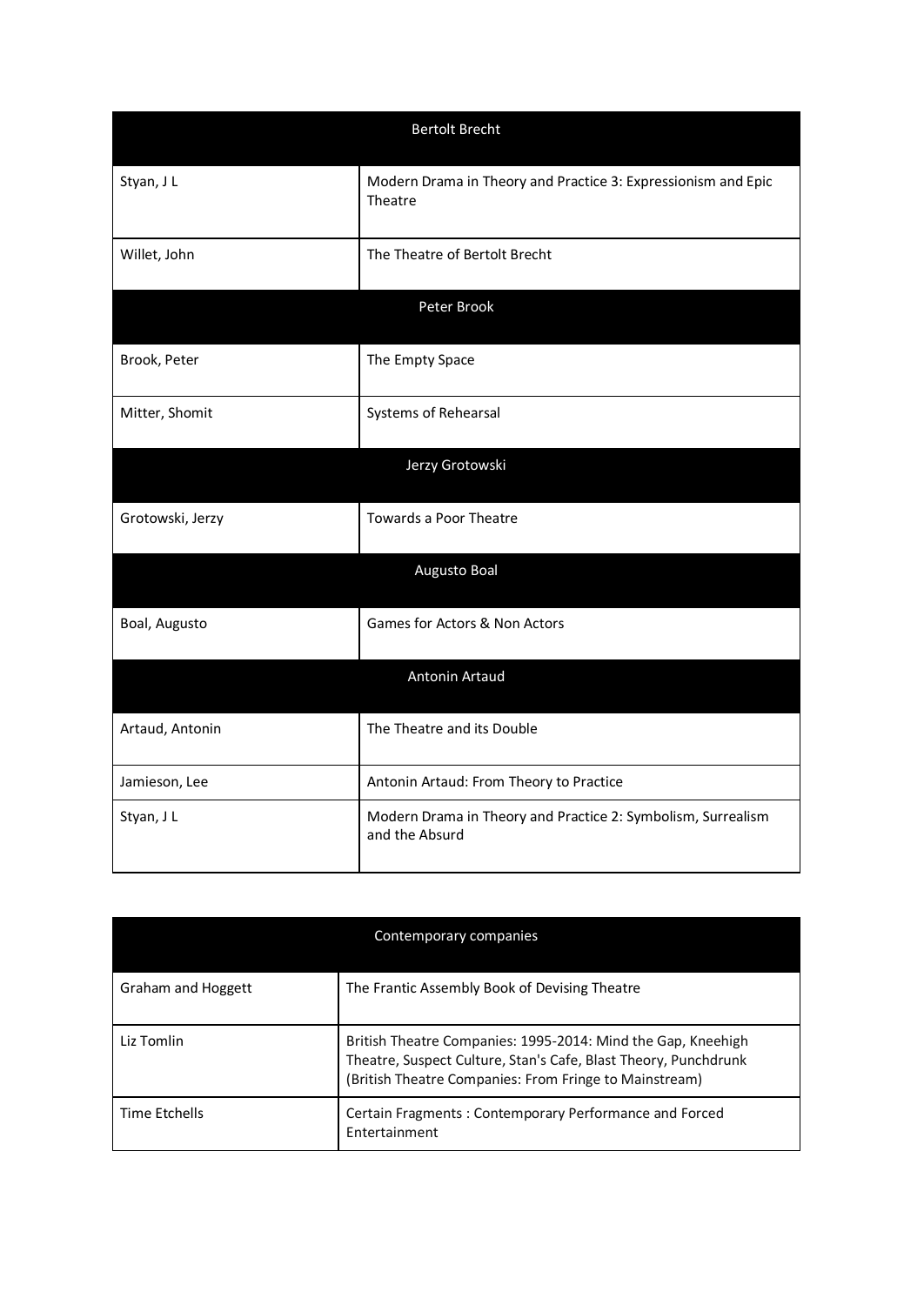| Voice, speech and body training, games and warm ups |                           |  |
|-----------------------------------------------------|---------------------------|--|
| Barker, Clive                                       | <b>Theatre Games</b>      |  |
| Johnston, Chris                                     | House of Games            |  |
| Lecoq, Jaques                                       | The Moving Body           |  |
| Johnston, Keith                                     | Impro                     |  |
| Berry, Cicely                                       | Voice and the Actor       |  |
| Linklater, Kristin                                  | Freeing the Natural Voice |  |



Forced Entertainment, *Quizoola*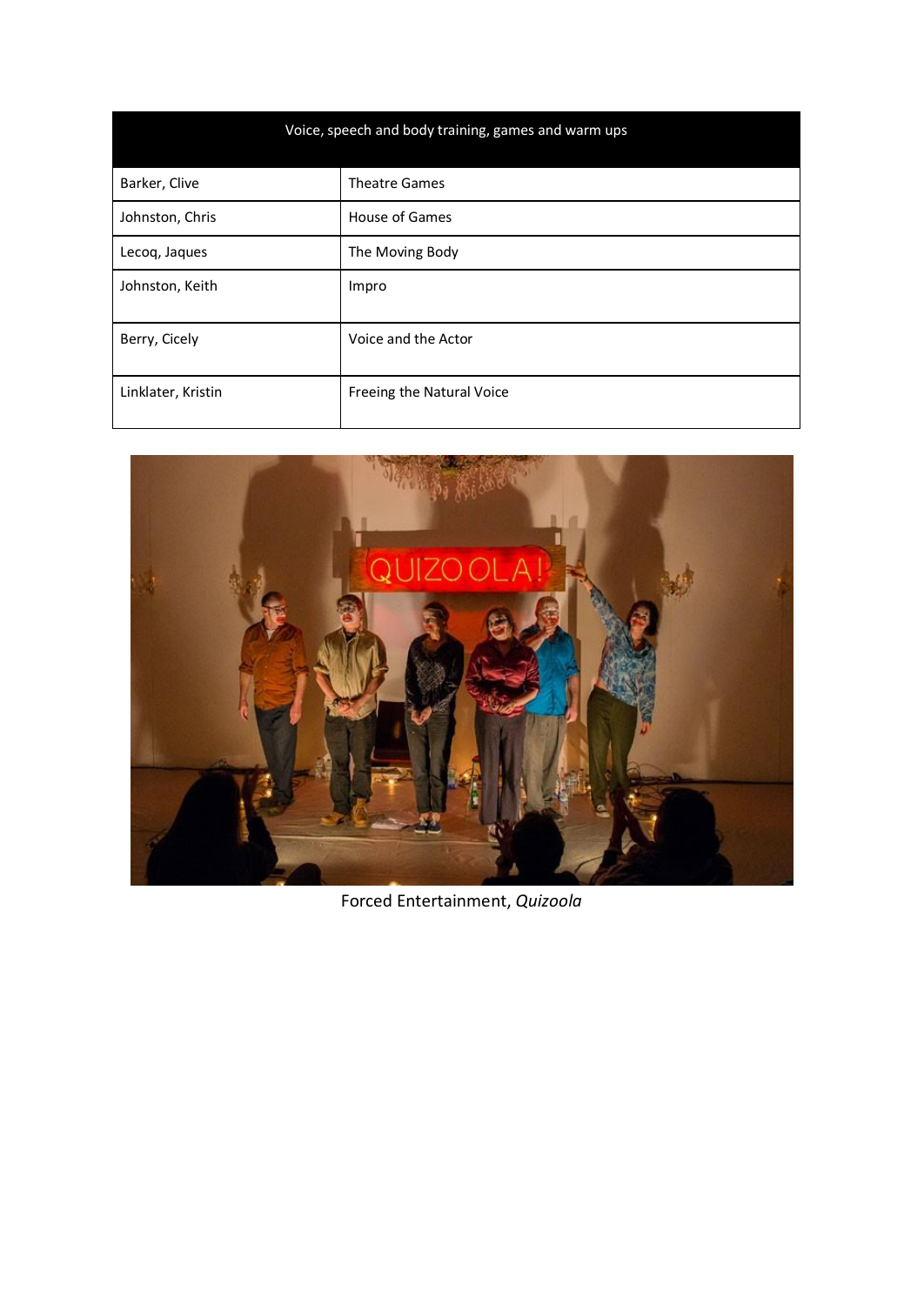#### **Your tasks**

#### **(1) Set Texts**

Begin working through the set texts for *Hedda Gabler*, *Accidental Death of an Anarchist* and *Curious Incident*. This will include getting the plays and reading them. Compile your detailed research in your Comp 3 folder.

Remember - doing research as an A Level student requires you to work harder and dig deeper than you ever did for GCSE. You also need to understand what you are finding out about, so don't assume that copying and pasting material will help you. Read it and understand it. If you don't understand something then contact your drama teacher for help.

| Comp3 section A/B question - Hedda Gabler                                                                       | Completed |
|-----------------------------------------------------------------------------------------------------------------|-----------|
| I know who wrote the play, when it was written and first performed                                              |           |
| I know about the first performance, location, style and context                                                 |           |
| I know about the playwright's life and how that influenced his writing                                          |           |
| I can describe the social / political opinions of the playwright and how they might be reflected in his<br>work |           |
| I know the playwright's theories and ideas about writing, theatre and performance                               |           |
| I can discuss the playwright's intentions                                                                       |           |
| I can discuss the themes of the play in some detail, using textual examples:                                    | X         |
| Keeping Up Appearances                                                                                          |           |
| Women in Society                                                                                                |           |
| Secrets and Lies                                                                                                |           |
| Social Class                                                                                                    |           |
| <b>Present and Past Lives</b>                                                                                   |           |
| Abuse of Power                                                                                                  |           |
| Duty versus Responsibility                                                                                      |           |
| I can explain the social, cultural, historical and political conditions of 1890s Norway                         |           |
| I can explain how audiences and critics reacted to the play when it was first performed                         |           |
| I can compare Ibsen's work to other playwrights of the time                                                     |           |

#### **Set Text 1 –** *Hedda Gabler* **by Henrik Ibsen**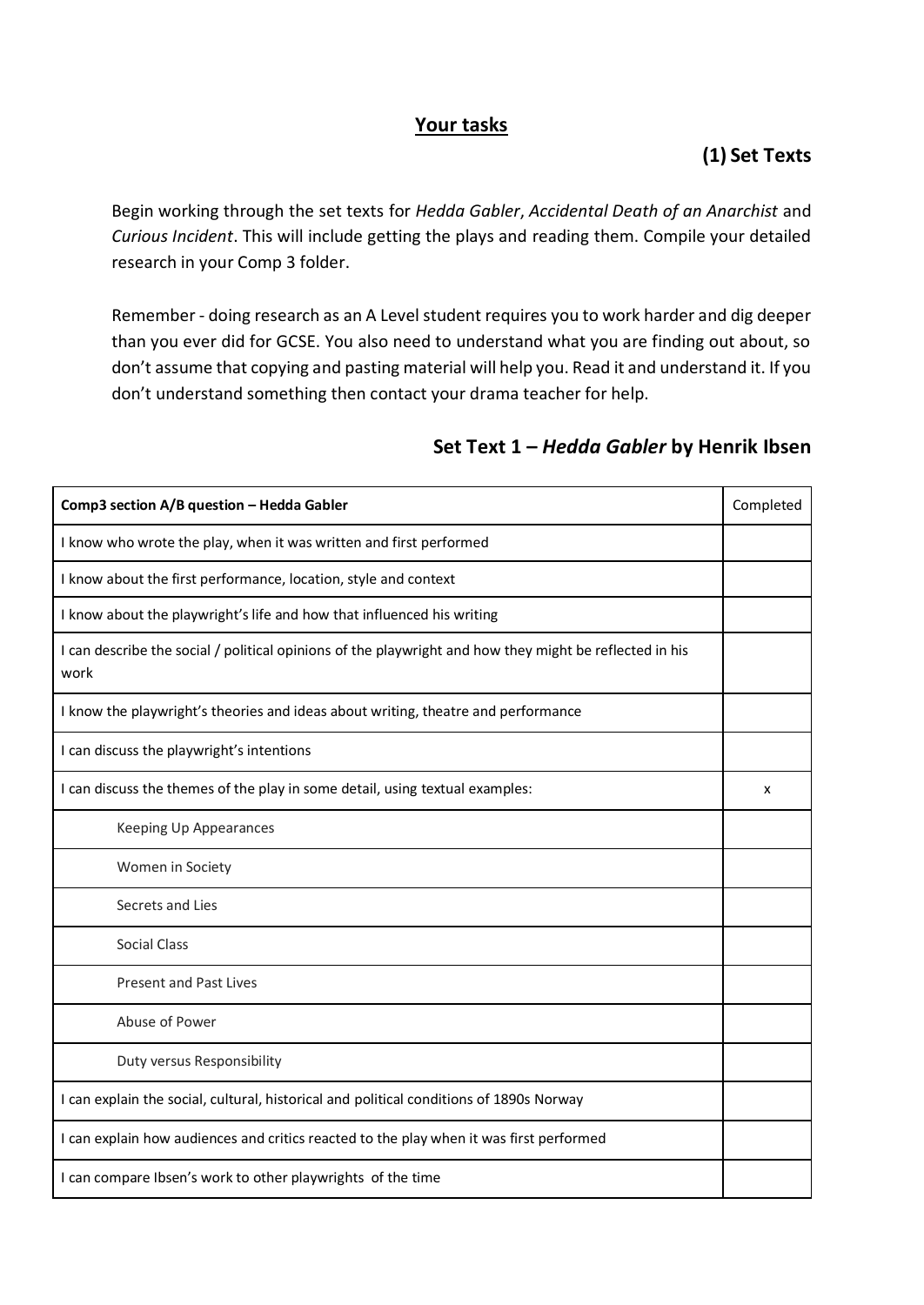| I can talk about at least one other play by Ibsen and what it might have in common with Hedda Gabler<br>- Ibsen's style and cultural concerns |  |
|-----------------------------------------------------------------------------------------------------------------------------------------------|--|
| I can explain how this play has been staged at different times, including how casting and ethnicity<br>have been used.                        |  |
| I can explain how I expect audiences to react to my staging concept, such as how immersive theatre<br>will work                               |  |
| I know about the social class divide in the 19 <sup>th</sup> century                                                                          |  |
| I know about the status of women during 1890s, gender stereotypes and the language in the play                                                |  |
| I can explain how Ibsen uses language to symbolise themes in the play                                                                         |  |
| I can describe and exemplify popular genres of the time, including:                                                                           |  |
| Naturalism                                                                                                                                    |  |
| Melodrama                                                                                                                                     |  |
| I have character profiles of each character, using quotes to justify all my points                                                            |  |
| I have an image bank of pictures of Hedda Gabler, past productions, characters, costumes and staging                                          |  |
| I can describe four or more staging types                                                                                                     |  |
| I can explain the pros and cons of different staging types                                                                                    |  |
| I can name and describe the five traditional lanterns, and their uses                                                                         |  |

## **Set Text 2 –** *Accidental Death of an Anarchist***, by Dario Fo**

| Comp3 section A/B question - ACCIDENTAL DEATH OF AN ANARCHIST                                  |  |
|------------------------------------------------------------------------------------------------|--|
| I know who wrote the play, when it was written and first performed                             |  |
| I know about the first performance, location, style and context – the club                     |  |
| I know about the playwright's life and how that influenced his writing                         |  |
| I can describe the political opinions of the playwright and how they are reflected in his work |  |
| I know the playwright's theories and ideas about theatre and performance                       |  |
| I can discuss the playwright's intentions                                                      |  |
| I can discuss the themes of the play in some detail, using textual examples:                   |  |
| <b>Revolution versus Reform</b>                                                                |  |
| Terrorism                                                                                      |  |
| Madness                                                                                        |  |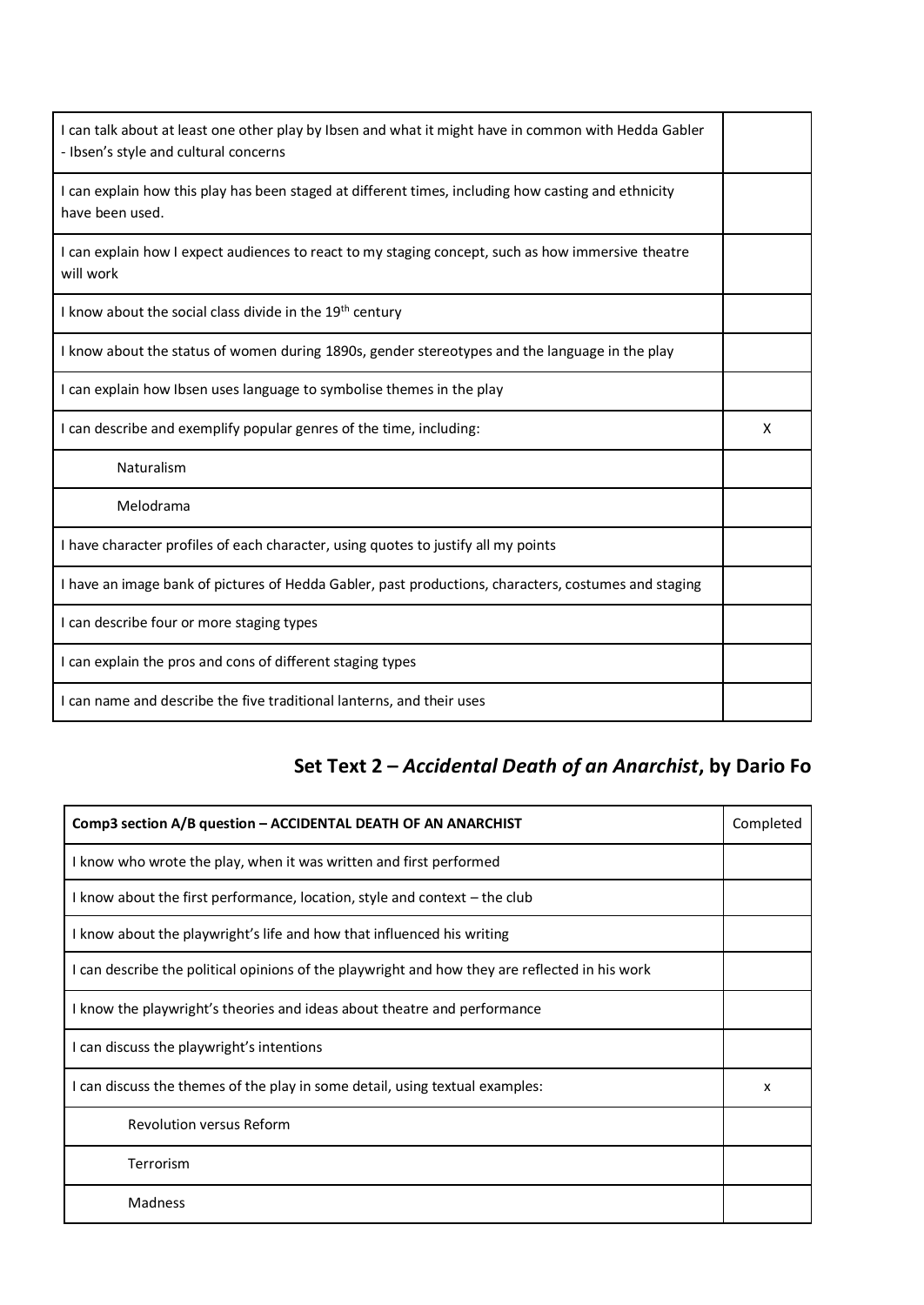| Violence and Intimidation                                                                                                                   |   |
|---------------------------------------------------------------------------------------------------------------------------------------------|---|
| The role of theatre to expose corruption - Illusion vs Reality                                                                              |   |
| The Absurdity of Life                                                                                                                       |   |
| I can explain the social, cultural, historical and political conditions of the mid-sixties in Italy                                         |   |
| I can explain how audiences and critics reacted to the play when it was first performed                                                     |   |
| I can explain how this play has been staged at different times                                                                              |   |
| I can talk about at least one other play by Fo and what it might have in common with Accidental<br>Death - Fo's style and cultural concerns |   |
| I can explain how I expect audience to react to my staging concept, such as how Epic Theatre will<br>work                                   |   |
| I know about satirical and political plays                                                                                                  |   |
| I know about attitudes to race and racism in the sixties                                                                                    |   |
| I know about the status of women during the sixties, gender stereotypes and the language in the<br>play                                     |   |
| I can describe and exemplify popular genres of the time, including:                                                                         | x |
| Theatre of the absurd                                                                                                                       |   |
| Expressionism                                                                                                                               |   |
|                                                                                                                                             |   |
| Kitchen sink drama                                                                                                                          |   |
| The angry young man                                                                                                                         |   |
| Epic theatre                                                                                                                                |   |
| Theatre of cruelty                                                                                                                          |   |
| I have a full summary of the action in each scene                                                                                           |   |
| I have character profiles of each character, using quotes to justify all my points                                                          |   |
| I have an image bank of pictures of Saved, past productions, characters, costumes and staging                                               |   |
| I can describe 4 or more staging types                                                                                                      |   |
| I can explain the pros and cons of different staging types                                                                                  |   |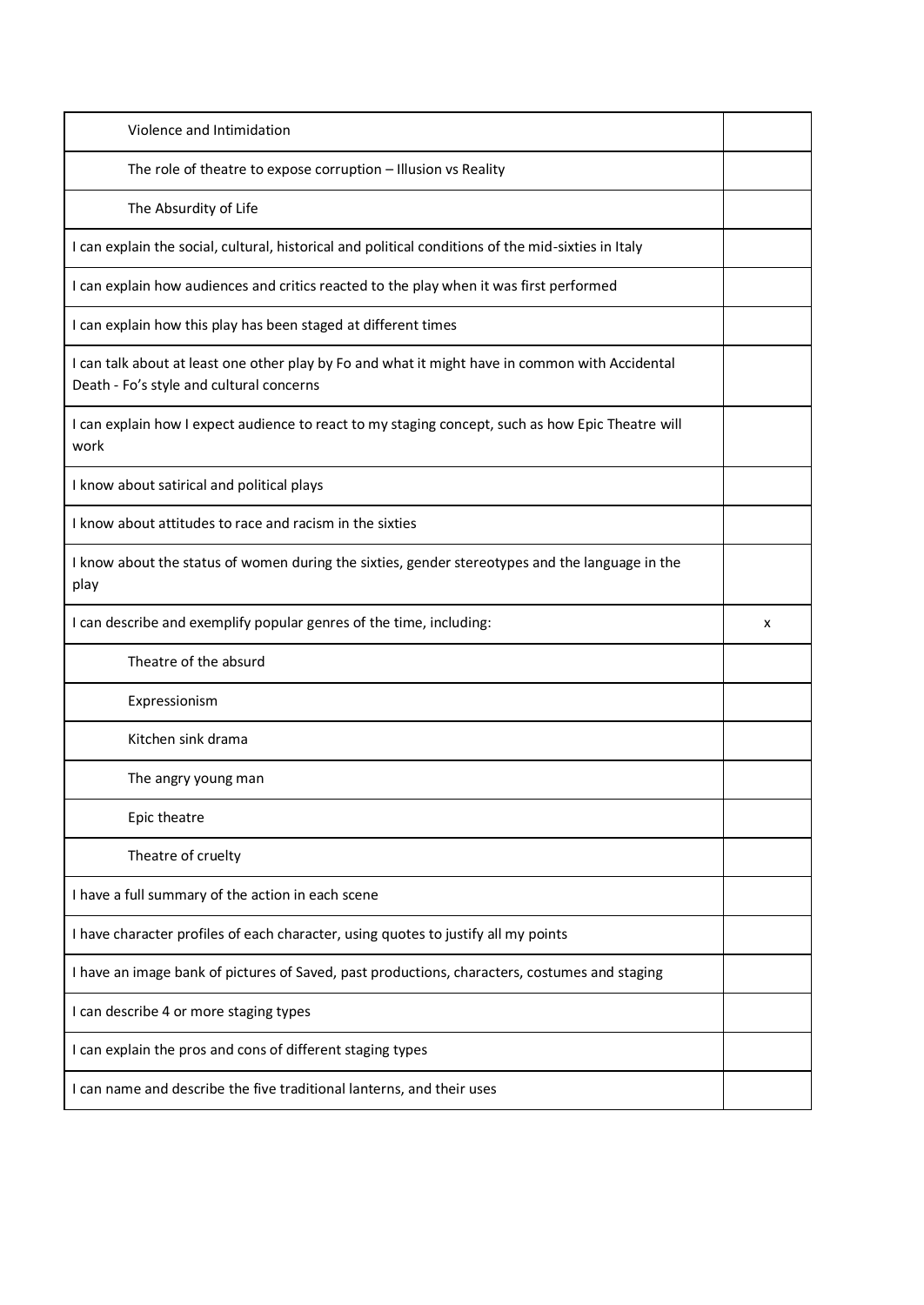## **Set Text 3 -** *The Curious Incident of the Dog in the Night Time*

| Comp3 section C question - CURIOUS INCIDENT                                                                                         |  |  |
|-------------------------------------------------------------------------------------------------------------------------------------|--|--|
| I know who wrote the novel and the play and when it was written and first performed                                                 |  |  |
| I can discuss the 2 original intentions of the play                                                                                 |  |  |
| I can discuss the themes of the play                                                                                                |  |  |
| I can discuss the plot of the play                                                                                                  |  |  |
| I can discuss in detail at least 5 characters (including the company)                                                               |  |  |
| I know the section being examined in minute detail                                                                                  |  |  |
| I know and can describe at least 2 different types of stage                                                                         |  |  |
| I know and can describe a range of lights using key terms                                                                           |  |  |
| I know and can describe set and props that could be used for the play                                                               |  |  |
| I know and can describe a range of ideas for costume, hair and make up                                                              |  |  |
| I can suggest how technical aspects can communicate mood / atmosphere                                                               |  |  |
| I can suggest where entrances and exits could be and justify my ideas                                                               |  |  |
| I know what proxemics are and can suggest how they can communicate meaning                                                          |  |  |
| I can explain my technical ideas using key terms and justify them with examples from the play                                       |  |  |
| I can evaluate my technical suggestions in relation to the idea I am trying to communicate                                          |  |  |
| I can analyse how different stages can communicate different meanings to an audience                                                |  |  |
| I can discuss technical aspects from live theatre that I have seen                                                                  |  |  |
| I can suggest the director's intentions for live theatre that I have seen                                                           |  |  |
| I can analyse how technical aspects seen in live theatre contribute to atmosphere / mood                                            |  |  |
| I can evaluate how technical aspects were used in live theatre and whether director's intentions<br>were reached                    |  |  |
| I can discuss, using key terms and examples, how technical aspects of live theatre have<br>influenced my ideas for Curious incident |  |  |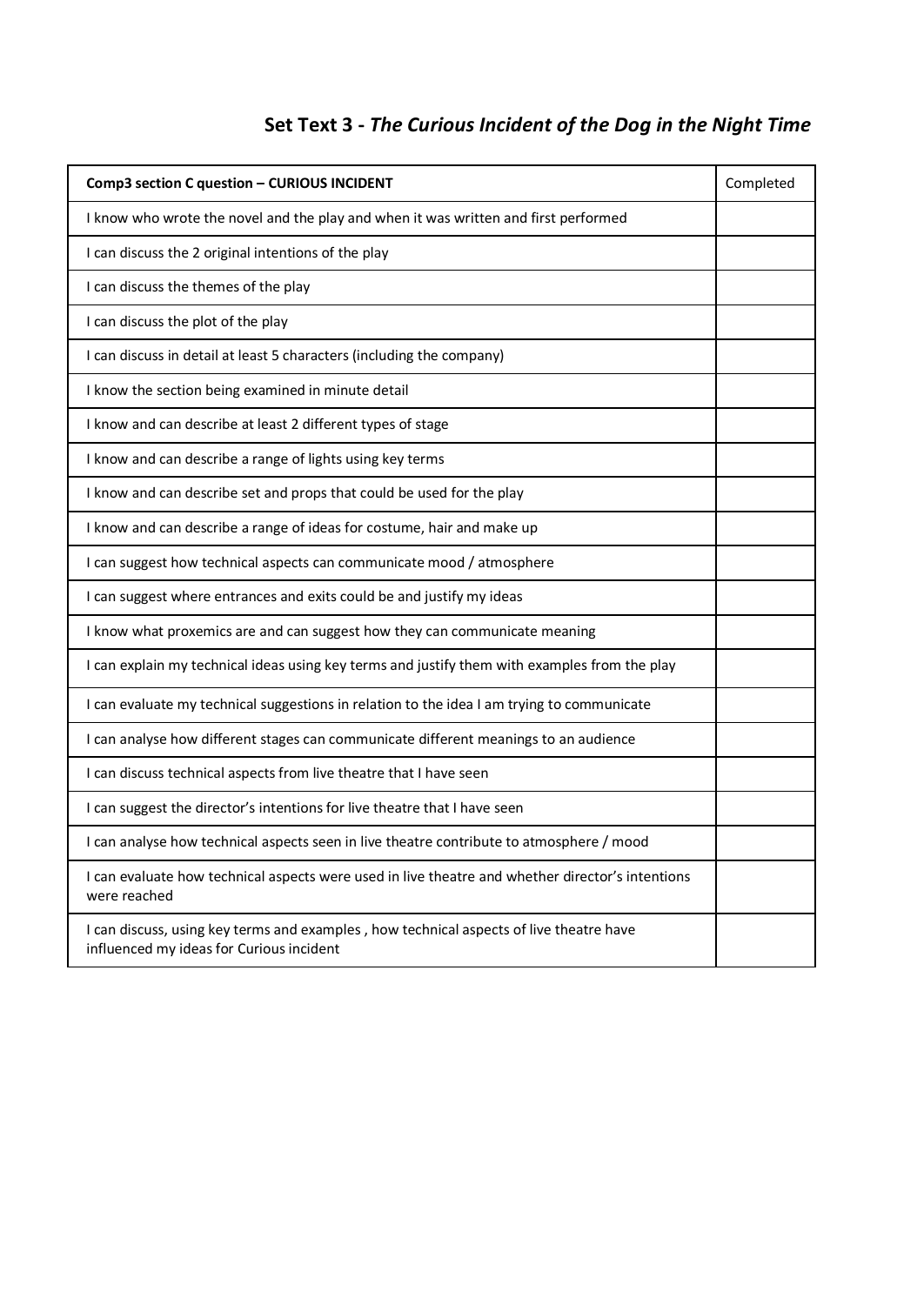#### **(2) Theatre practitioner or theatre company research**

Knowledge and understanding of practitioners underpins the whole course. You will need to choose your own practitioners and apply them to the practical and theoretical work in all three components.

Choose one practitioner from **list A** and another practitioner or company from **list B**

| List A - dead, white men                                            | List B - contemporary                                            |
|---------------------------------------------------------------------|------------------------------------------------------------------|
| • Stanislavski<br><b>Brecht</b><br>$\bullet$<br>Artaud<br>$\bullet$ | • Steven Berkoff<br>• Frantic Assembly<br>• Forced Entertainment |

Use a variety of sources, books, videos and websites to complete these sections:

- 1. Write a **biography** of the person, company or individuals in the company
- 2. Look into the social, historical, cultural and political **context** that their work existed or exists in:

| List A - dead, white men                                                                                                                                                                                                                                                   | List B - contemporary                                                                                                                                                                                                                                                                                             |
|----------------------------------------------------------------------------------------------------------------------------------------------------------------------------------------------------------------------------------------------------------------------------|-------------------------------------------------------------------------------------------------------------------------------------------------------------------------------------------------------------------------------------------------------------------------------------------------------------------|
| • Social - what was society like at that<br>time<br>• Historical - what major events<br>shaped the age<br>• Cultural - what artistic, cultural,<br>literary and theatrical trends were<br>prevalent<br>Political - the government and<br>$\bullet$<br>politics of the time | • Social - what is society like, what<br>cultural concerns or themes are<br>shaping their work?<br>• Historical - what recent world<br>events might be influencing their<br>work?<br><b>Cultural</b> - current trends<br>$\bullet$<br>Political - the political landscape<br>$\bullet$<br>which shaped their work |

- 3. **Conventions** of their theatrical style or genre
- 4. Contemporaneous and contemporary **productions** of their work how has their work been received? Find reviews and accounts.
- 5. What other practitioners **influenced** them and who was influenced in turn by their work?
- 6. **Rehearsal techniques**, devising methods and exercises they use.

Present your findings as an A3 poster. It should have clear headings and include relevant pictures, imagery, text and keywords. Be Creative!